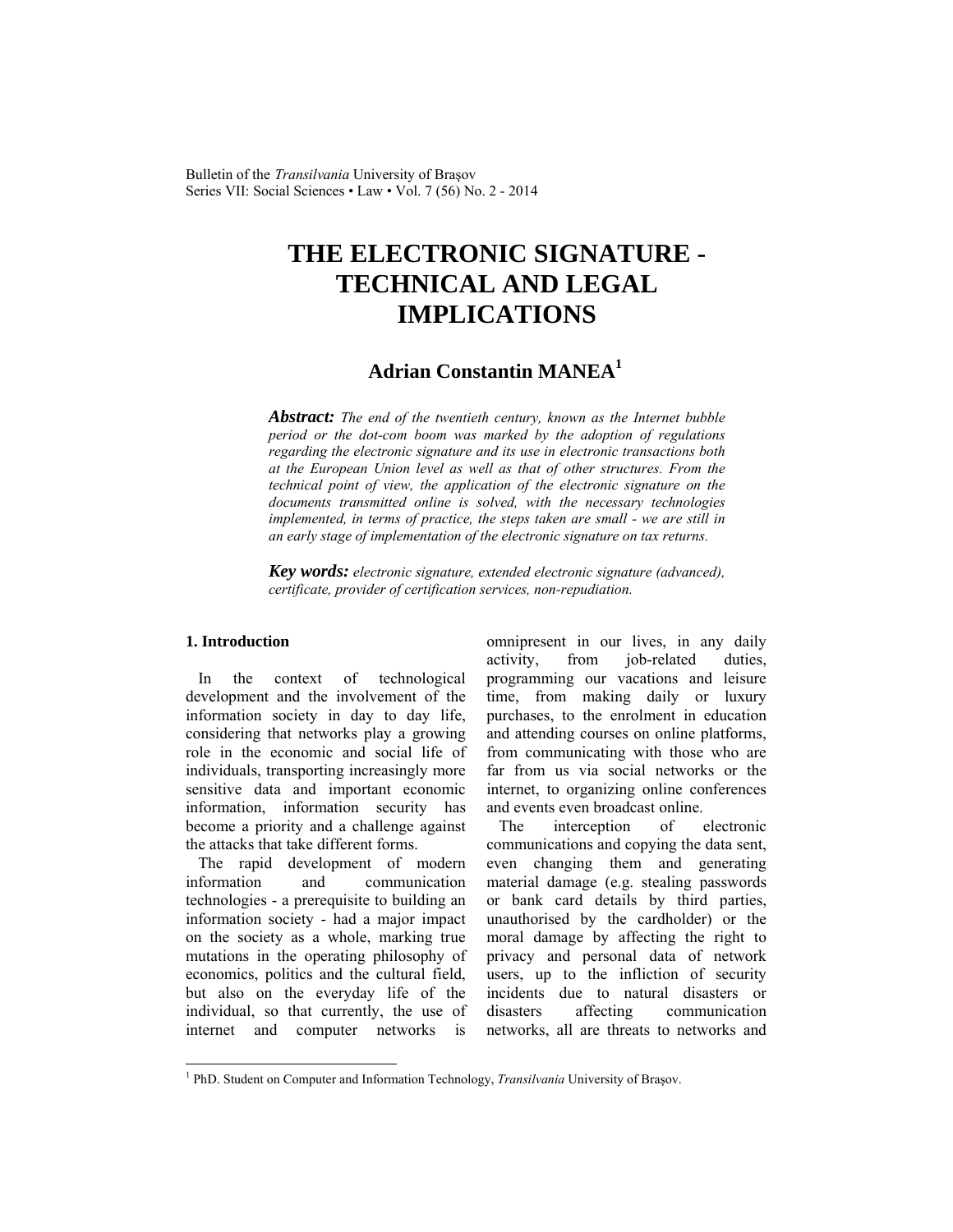information systems, with serious consequences for the individual and for the community as a whole, for which protecting computer networks has become a political and legislative priority.

The interest for a public policy in the information security domain at national level, but also of the international structures and bodies is due to, on the one hand, the need to protect individual data / economic operators / public authorities in order to ensure a functional economy but, on the other hand, there is also the need to ensure national security and economic stimulation by promoting electronic commerce at international level, among users from different countries.

#### **2. The need for a public security policy**

The cyberspace is characterized by the absence of borders between users, dynamism and anonymity, creating both opportunities to develop the knowledgebased information society, but also risks to its operation (at individual, state and even cross-border level).

Regarding the benefits that computerization brings to the modern society, they are undeniable, as real as the vulnerabilities of the information system, which they speculate and which some individuals use for their own advantage, so that ensuring the security of the cyberspace is acknowledged at the level of political, administrative and legislative actors in view of developing and implementing a coherent policy in this area.

Part of the information security policy are also the legal texts regulating the security of the communication networks and information systems, with reference to the internet and electronic commerce (Law no.365 / 2002 on electronic commerce [6]) as well as the regulatory documents that protect the data export via computer networks, the use of the electronic signature in the transactions concluded online or the texts of criminal laws on the prevention and punishment of cyber crime.

In the current context where access to information resources is a remote one, when contracts are concluded at a distance, between people who do not see each other face to face, but that legally oblige each other to certain economic operations, when the electronic systems of payment are used and implemented by more and more providers in order to facilitate the access of their own clients, including the transfers of funds from bank accounts can be ordered via the internet, and the electronic commerce is growing, the element of safety and mutual trust between the partners of the legal relationships with economic overtones set at a distance is a prerequisite, ensuring the identification of the parties, the data transmission and the security of the methods of payment in the legal framework implemented.

In the context of increasing the volume of transactions on the internet, both numerically as well as in terms of traded value, given that the entities of the legal relations concluded at a distance had not known each other beforehand, and most likely will have no contact after the completion of the contractual operations to which they have undertaken through the information system, together with the fact that, in most cases, these entities are under different jurisdictions, the basis of the development of electronic commerce and online transactions under high security conditions depends on the electronic signature.

Thus, the electronic signature associated to the online transactions is the manner in which the authentication of the electronic documents' content is done, thus guaranteeing the authenticity of the documents submitted through the information systems.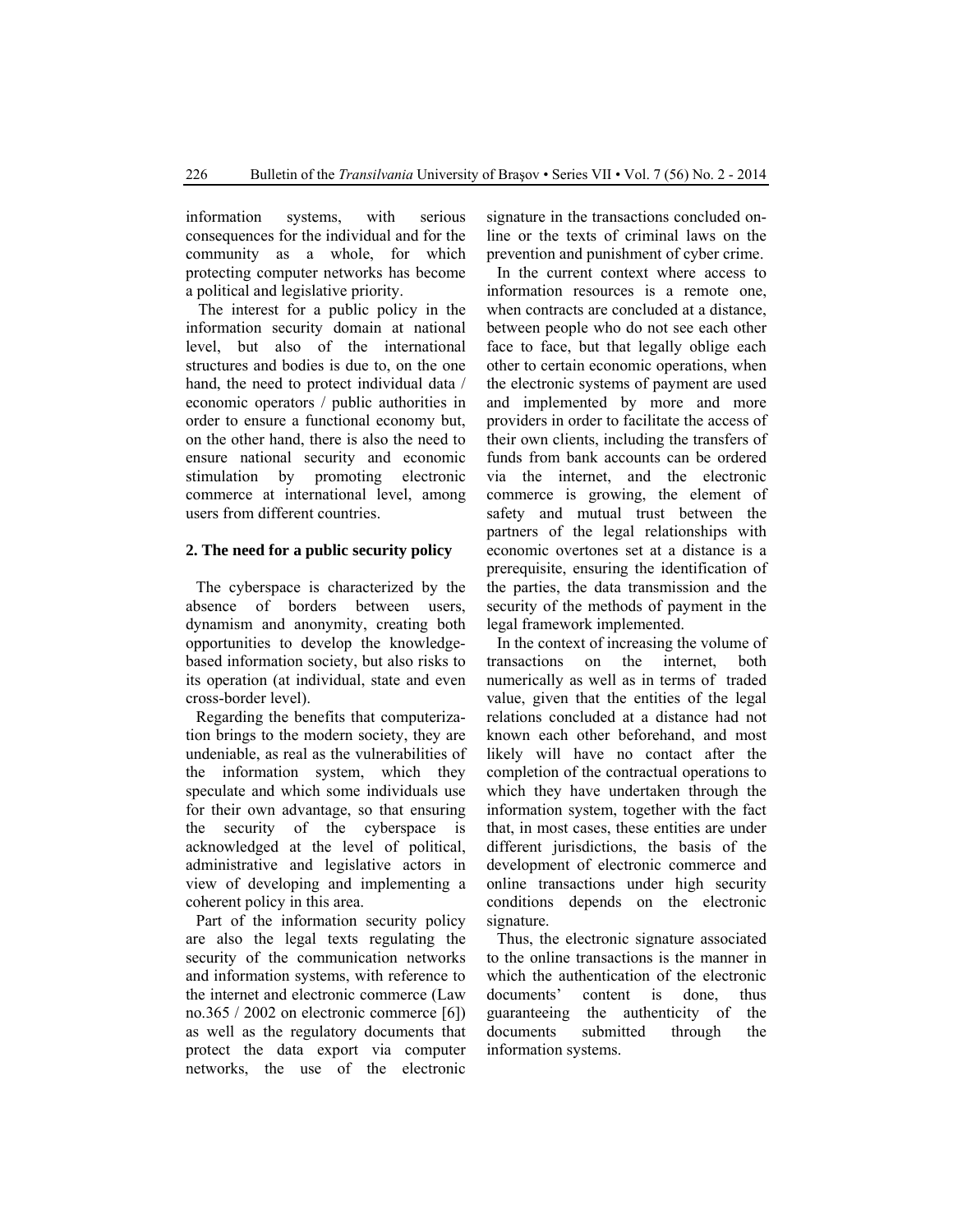## **3. The enactment of the electronic signature in agreement or disagreement with the cryptographic technology**

The concern regarding the enactment of the electronic signature and the creation of a legal framework to support the use of this technology is currently embodied by the existence of a national and international legal framework regarding the legal status of electronic signatures that provides the non-repudiation of the electronic documents generating obligations, while minimizing the risk of forgery of electronic documents.

The year 1995 represents the debut of electronic signature enactment, together with the publication by the American Bar Association of the guidelines regarding electronic signatures, the document which actually refers to digital signatures, the conditions they must meet in order to have legal consequences and be implemented in practice.

The initiators of the electronic signature enactment established a legal principle on the reporting of the legal norm to the functional technology of the electronic signature, thus making a distinction between the digital signature and the electronic signature, in the sense that when elaborating a law, the definition of the signature as being electronic or digital is based on the dependence on the technology concerned.

The signature applied to a document in electronic format shall be defined by the law as digital signature if the legal standard is dependent on the cryptographic technology with public keys used, and if the legislature's approach does not require the contact with a particular technology, we refer to a neutral legislation in which the electronic signature term is used with predilection.

Thus, the US legislation in the domain uses the concept of digital signature, based on digital technologies (public key cryptography), while the European regulatory framework and the legislation of the EU Member States use the concept of electronic signature, digital technologies being assimilated to it, as well as other electronic authentication methods such as the capture of the signature in electronic format with biometric data.

The advantage of a legislation dependent on the digital signature technology, by strict reference to the legal rule regarding encryption technology consists in the comprehensive determination of the capabilities and limitations of the respective technology, with strict legal implications that cannot be applied by analogy, thus also representing a downside in regard to the legislation addressing the electronic signature, because the free circulation of products and services based on different technologies is limited.

From the practical perspective of proving in court, with respect to which the legal requirements must be met in order for an electronic signature to be equated in terms of legal consequences to a handwritten signature, the regulations depending on the technology used do not have a very powerful impact, because currently the only technology available that provides verification is the technology based on cryptographic algorithms with public keys and digital certificates that provide user authentication from whom an electronic document comes, but the user identification cannot be established.

#### **3.1. The regulation of the electronic signature by the United Nations Commission on International Trade Law**

On 12 June 1996, the United Nations Commission on International Trade Legislation (United Nations Commission on International Trade Law - UNICTRAL) adopted the Law on electronic commerce -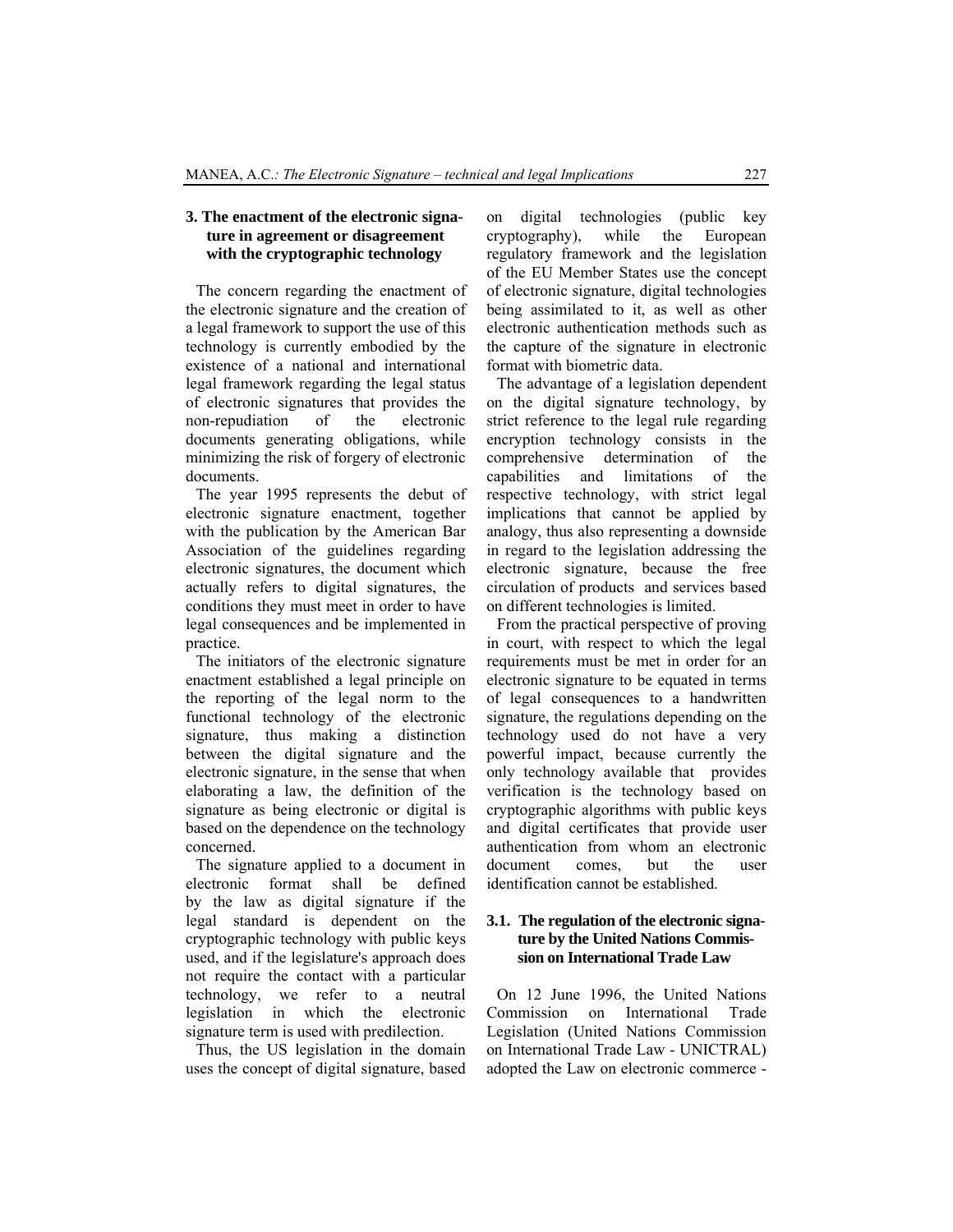The Model Law on Electronic Commerce (MLEC) - at which point they first addressed a problem regarding the enactment of the electronic signature required in international commercial transactions, namely establishing uniform rules to facilitate the use and recognition of electronic signatures [4].

This was the beginning, thus in 2001 the United Nations Commission adopted the model law on electronic signatures, respectively UNICTRAL - The Model Law on Electronic Signatures (MLES) [5], which in its 12 articles establishes a set of rules that can be used by the United Nations member states in their own legislations without the obligation to notify the adoption of these rules.

By establishing in article 1 MLES [5] that the scope of the rules on the electronic signature relates to e-commerce activities, according to the United Nations Commission on International Trade Law, the electronic signature represents data in electronic format, attached to or logically associated to a data message that can be used to identify the signatory in relation to the data message, indicating the approval of the signatory for the information contained in the data message transmitted (art.2 MLES [5]).

In the opinion of The Model Law on Electronic Signatures, the signatory of a document, by applying the digital signature, is either the person holding the signature creation data, who acts on their own behalf or the person who, having access to the certificate signature acts on behalf of the certificate holder as representative, implicitly with the consent of the holder for the operation confirmed by the electronic signature.

The electronic signature applied to a data message / transaction is recognized as being legal and gives legal effects to the act / operation to which it is associated if it is safe in relation to the purpose for which it was created, in the sense that the signature creation data belongs exclusively to the signatory, ensuring his/her authentication, and at the time of signing, the creation data of the signature are under the exclusive control of the signatory (art.6MLES [5]).

Also, the electronic signature is considered safe if the amendments subsequent to its application, either on the data message confirmed by signature, or on the signature itself can be detected (art.6 MLES [5]).

#### **3.2. The electronic signature legislation at EU level.**

Setting July 2001 as a deadline for the EU member states to implement the EU rules on the electronic signature, after the European Commission admitted, in April 1997, that the digital signature represents the key instrument in ensuring the security of electronic transactions, on 13 December 1999, the Parliament and the European Council approved the Directive on Electronic Signatures (Directive 1999/93 / EC [7]).

Without insisting on the technology procedure associated to the electronic signature, Directive 1999/93 / EC [7] uses the concept of electronic signature and aims mainly to ensure the use and legal recognition of electronic signatures within the Community, with e-commerce applications when using the electronic signature in the public sector, within the national and community administrations, in the communications between the respective administrations, but also between the administrations and the citizens and / or businesses in electronic applications with fiscal implications (submitting certain tax returns online), within the scope of social security, health and in the legal area.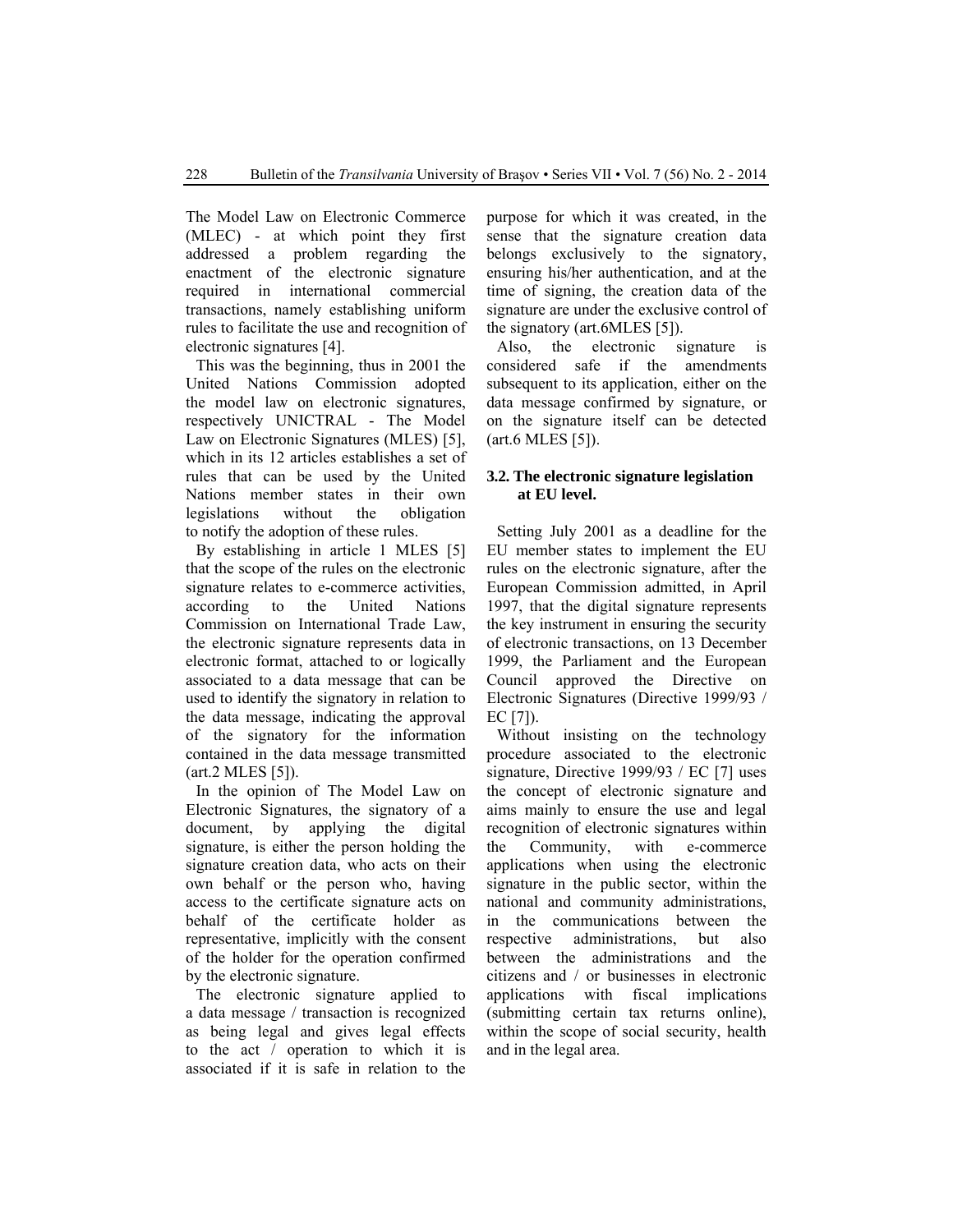Defining the electronic signature as *data in electronic format attached to or logically associated with other electronic data and which serves as a means of authentication,* Directive 1999/93 / EC [7] stipulates (Article 5 Directive) that only the advanced electronic signature based on a certificate qualified and generated using a secure signature creation device is legally equivalent to the handwritten signature, generating the same legal effect and having the same probative value.

The advanced electronic signature is defined by Article 2 of Directive 1999/93 / EC [7] as the electronic signature which meets the following conditions:

- a) refers uniquely to the signatory
- b) is capable of leading to the identification of the signatory
- c) was created using means that the signatory can maintain under his/her control
- d) is linked to the data to which it relates so that any subsequent amendment thereto can be detected.

Regarding the compulsory legal effects to be recognized with reference to the advanced electronic signatures proposed by the laws of the EU Member States, namely the acknowledgement of the legal force of an act / operation confirmed by electronic signature similar to acts under private signature, as well as their admissibility as evidence in court, Directive 1999 / 93 / EC [7] imperatively rules in Article 5 that the other forms of electronic signature are not limited in the possibility of acknowledging their legal effect and / or the admissibility as evidence in legal proceedings by the national legislations, this freedom of enactment being left to the Member States.

Defining the electronic signature creation device as configured software or hardware units used to implement the signature creation data, Directive 1999/93 / EC [7] lays down in Annex III the requirements for the signature verification devices to qualify as secure devices.

Also, the identification of signatories by applying an electronic signature requires the use of certificates defined by Article 2 of Directive 1999/93 / EC [7] as the procedure for electronic attesting which relates the verification data of the signatures to a person and confirms the identity of that person, and in Appendix I lists the technical characteristics that a qualified certificate must meet, certificate issued by a certification service provider, which must also meet no less than 12 conditions listed in Annex II of the Directive.

All these precautions and normative conditionings are justified by the fact that according to Directive 1999/93/ EC[7] the certification service providers are liable for the damages caused to users to whom they have issued these qualified certificates, if such damage is caused by the proper use of the certificates, including the compliance by the user to the limitations specified by the certification service provider at the time of issuing the qualified certificate in terms of purposes of use (type and value of transactions).

#### **3.3. The Romanian Law regarding the Electronic Signature and the Implementing Rules.**

Developed in line with the neutral form of Directive 1999/93/EC [7], the legislation in Romania regarding the electronic signature includes Law no.455 / 2001 [8] and the Technical and Procedural Rules regarding the enforcement of the law adopted by Government Decision no.1259 / 2001 [9].

Starting from the list contained in Article 4 of the law [8] regarding the definitions used, we understand that the data in electronic format are representations of information in a conventional form,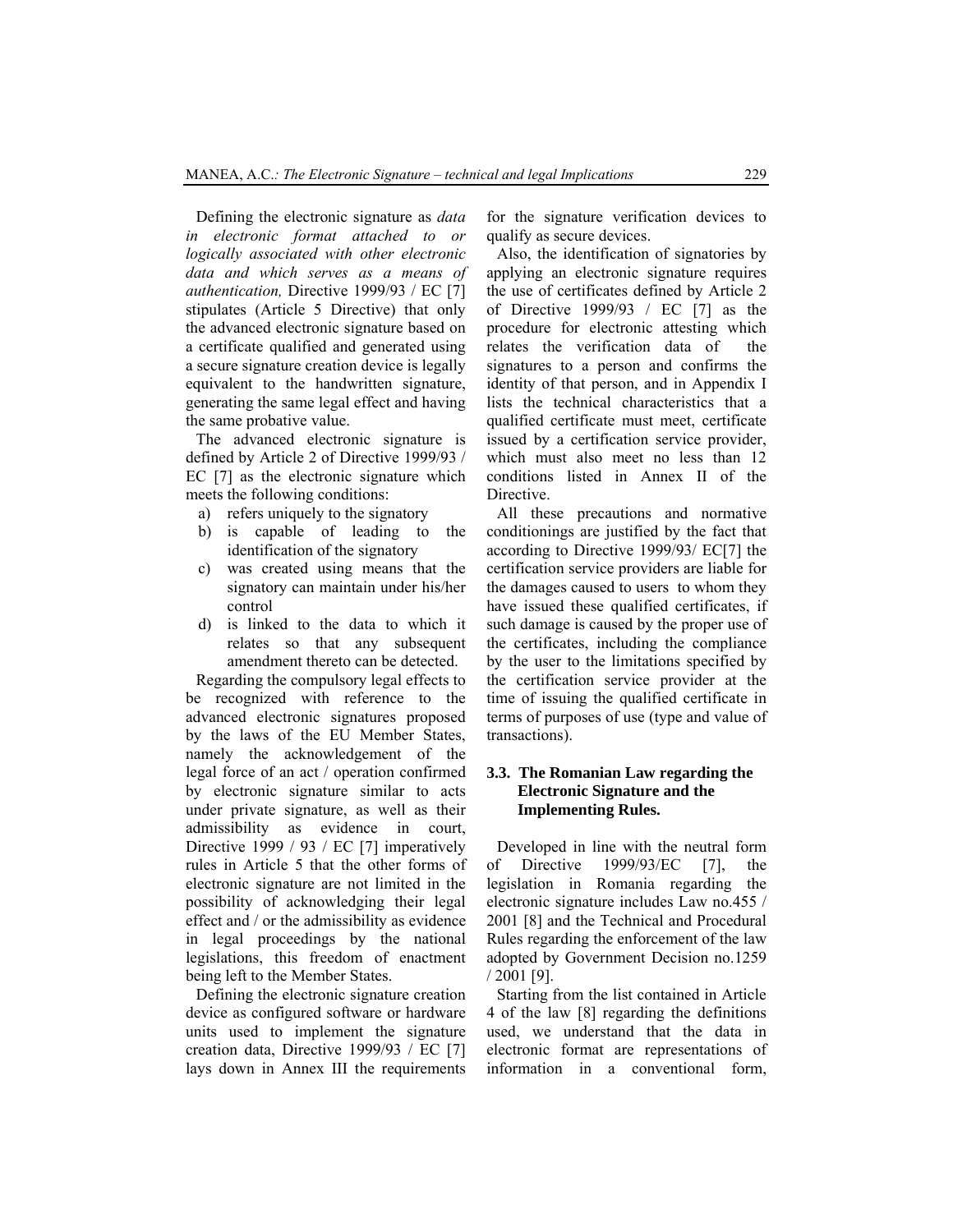suitable for creating, processing, sending, receiving or storing it electronically, and the document in electronic format is a collection of data in electronic format among which there are logical and functional relationships and which render letters, numbers or any other characters with intelligible meaning, intended to be read by a computer program or another similar process.

Hence, the information contained in an electronic document bearing an electronic signature is not encrypted, is not protected against reading and can be accessed by anyone.

Since they do not contain the original signature of the issuer, prior to the adoption of Law no.455 / 2001[8] some authors [1] believed that electronic records can only be considered an initial form of written evidence, as they can provide evidence on the legal relationship contained by them only corroborated with other evidence.

Since the adoption of the Law no.455 / 2001[8], the document in electronic format, which had been incorporated, attached or logically associated an electronic signature based on a qualified certificate unsuspected or unrepelled at the time and generated using a secured device which creates the electronic signature is assimilated, in terms of conditions and effects, to the document under private signature (article 5 of the Law).

Using, as a Community rule, two concepts distinctly defined: the electronic signature *(data in electronic format which are attached to or logically associated with other data in electronic format and which serve as a method of identification)* and the advanced electronic signature *(the electronic signature which fulfils cumulatively the following conditions:* 

*a) it is uniquely linked to the signatory;* 

*b) ensures the identification of the signatory;* 

*c) it is created using means controlled exclusively by the signatory; and* 

*d) it is linked to the data in electronic format, to which it relates in such a manner that any subsequent amendment affecting them is identifiable)* the Romanian legal standard confirms the fact that the signatory of the electronic message agrees upon its content, therefore having the role of certification of consent, so that the other three characteristics of the advanced electronic signature are justified in terms of identifying the author of the message transmitted electronically, which determines its being assimilated only to the handwritten signature [3].

Law no.455 / 2001 [8] defines the secured electronic device which creates the electronic signature (that device creating the electronic signature) that meets the following conditions:

a) the signature creation data used to generate it can appear only one time and their confidentiality can be assured;

b) the signature creation data used to generate it cannot be deduced;

c) the signature is protected against forgery by technical means available at the time of its generation;

d) the signature creation data can be effectively protected by the signatory against the use of unauthorized people;

e) the data in electronic format which must be signed are not to be modified, nor prevented from being presented to the signatory prior to the completion of the signing process and the same is valid for the signature-verification device (that software and / or hardware configured, used in order to implement the signature-verification data).

In order for the electronic document to which an electronic signature is associated to have the same probative force as the document under private signature, it is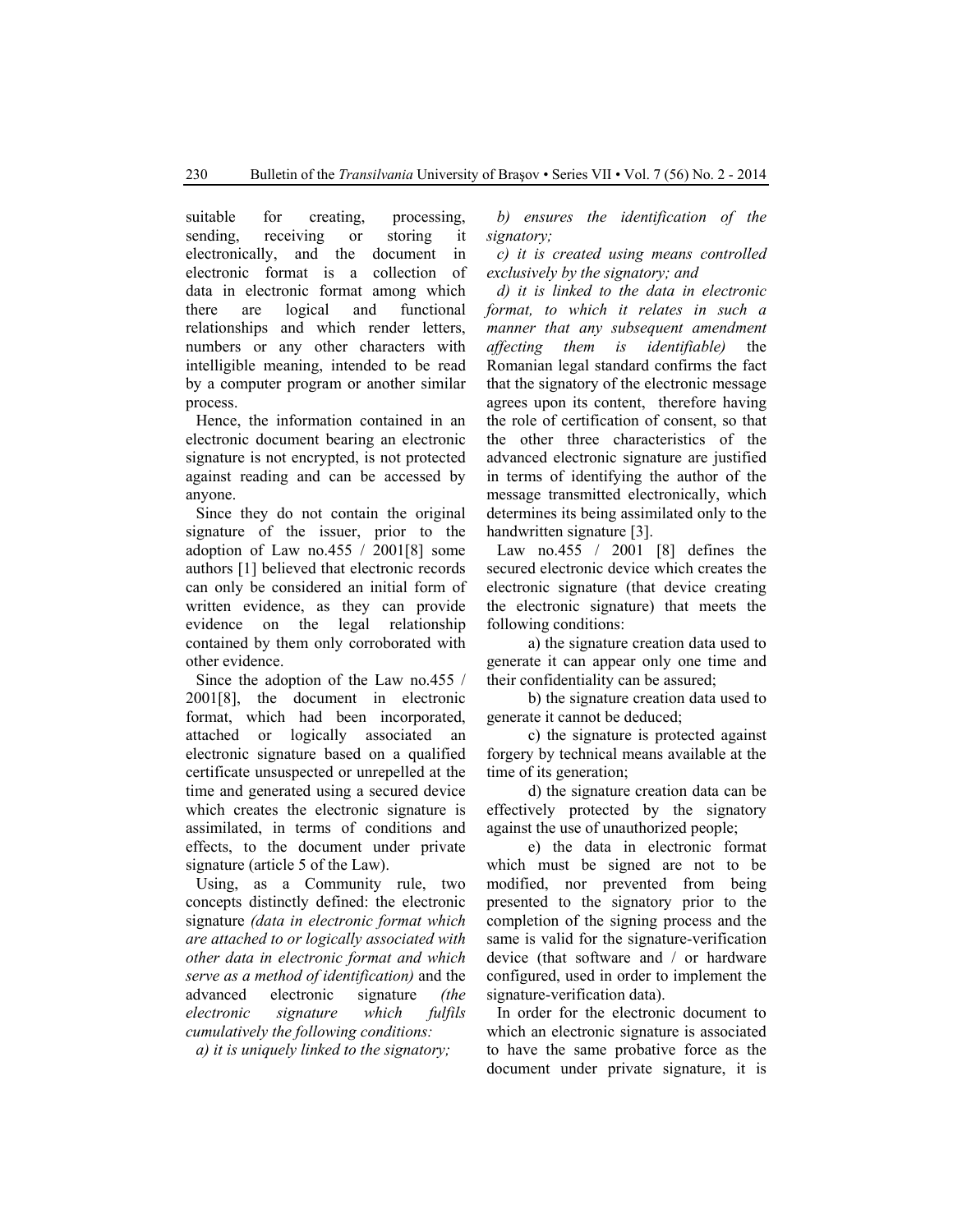required that the electronic signature be based on a qualified certificate.

The qualified certificate is a collection of data in electronic format certifying the link between the electronic signature verification data and a person, confirming the identity of that person, which also fulfils the requirements of art. 18 and which is issued by a certification service provider that meets the requirements of article 20 of the Law [8].

Each signatory using an electronic signature is assigned by the certification service provider a personal code that provides his/her unique identification, and which is also the core of the qualified certificate.

Guaranteeing the association of the signatory's name or pseudonym with its serial number so as to be able to register clients with the same initials, records are held by the provider of certification services (Article 17 of the law [8]), the qualified certificate contains the private key - public key pair meant to identify the signatory.

At the request of the holder of the qualified certificate, the certification service provider can include other information on the qualified certificate issued, after a preliminary verification of the accuracy of this information, in this sense the certificate holder must provide the appropriate means to prove the respective additional information.

At the time of issuing the qualified certificates, certification service providers are required to verify the identity of the applicants solely on the basis of identity documents, and shall also issue two copies of this paper, one copy being made available to the holder and the other one being kept by the supplier for 10 years, according to article 19 of the Law [8].

In order to check the digital signature in the sense of authenticating the certificate holder concerned, the Romanian legislation, as well as the EU rules, uses the private key-public key cryptographic system, therefore publishes two different cryptographic keys, but logically and functionally related to each other (as defined in art. 2 paragraph 1 of Government Decision no. 1259/2001 [9]).

The public key is made available to anyone wishing to visualize the transmitted data, but usually, the public key is known by a limited number of people, namely those involved in the legal relationship and are in possession of a qualified certificate issued by the certification services provider [2].

The document to which the electronic signature is attached is signed with the private key, which proves the holder's consent to the text, thus avoiding further challenges regarding the terms of the document. This function, which allows verifying the consent of the electronic signature holder to the content of the document by applying the electronic signature, is called non-repudiation, thereby producing legal effects of the confirmation report of the document bearing the electronic signature.

Article 2 paragraph 1 letter e of the Methodological Norms for the enforcement of Law no. 455/2001 [9] describes in technical terms the mechanism of creating the electronic signature on a document, a mechanism consisting of applying a *hash-code* function, obtaining the document print, and through an algorithm, the "private key" is applied on the document print, thus resulting the electronic signature.

However, the private key is defined as a unique digital code generated by a *specialised hardware* and / or *software.*

The document in electronic format, into which it has been included, attached to or logically associated with an electronic signature, recognized by the party to whom it is opposable, has the same effect as an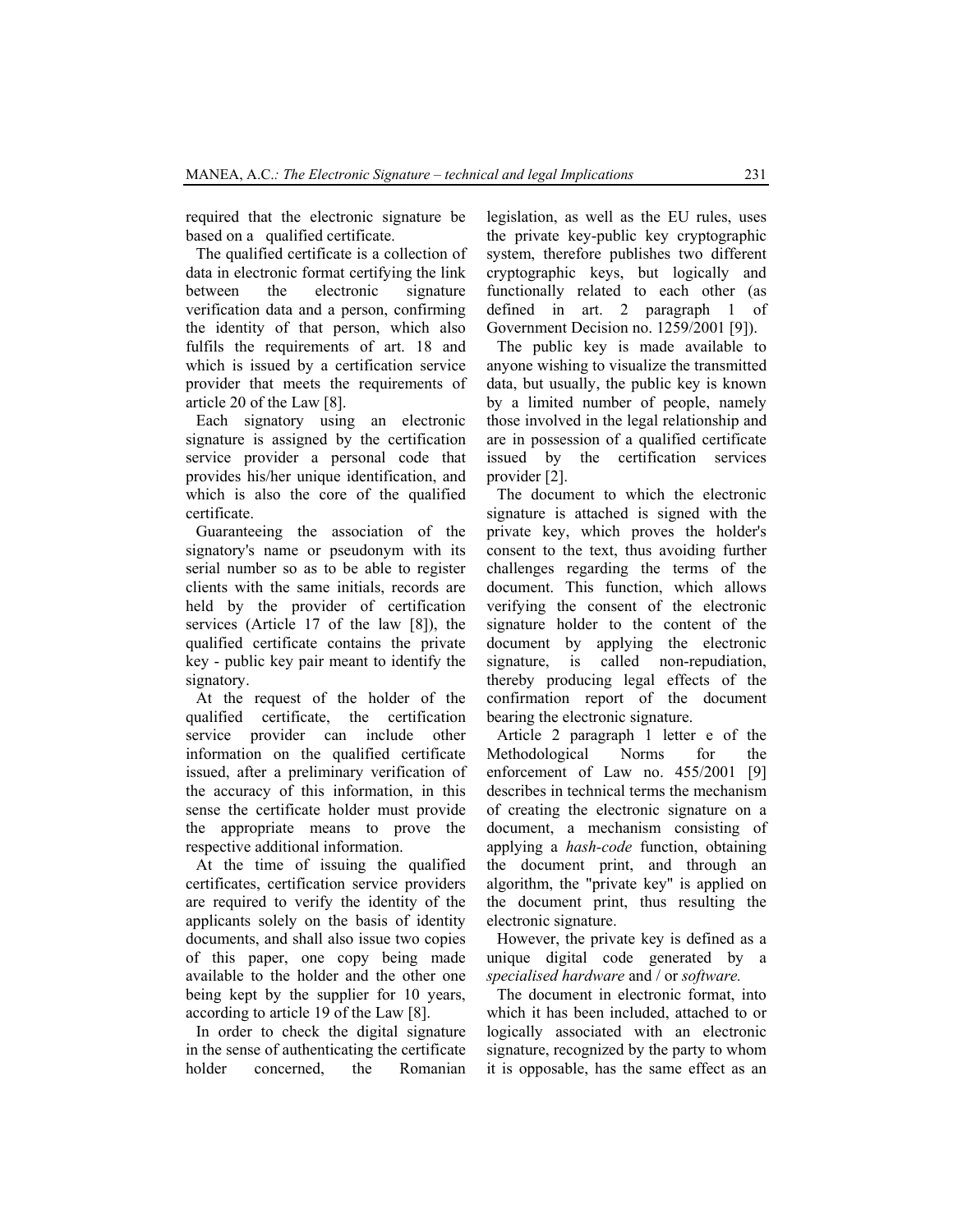authentic document between those who have subscribed to it and those who represent their rights ( according to article 6 of the law [8]) and if any of the parties of the legal report confirmed on the basis of a document bearing the electronic signature does not recognize the writing or signature, the court is always bound to rule that the examination be done by specialized technical expertise on the certificates.

The expertise cannot ignore the real possibility of falsification of electronic documents (e.g. stealing the necessary data and instruments in order to generate the electronic signature).

One of the characteristics of the extended electronic signature, commonly referred to when it is described, is "non-repudiation" (along with the assurance regarding the authenticity and integrity of the message). Non-repudiation consists in the technical inability to support the fact that a signature was not generated using a specific digital certificate [10].

# **4. Technological principles regarding the electronic signature operation**

Given the purpose of the electronic signature related to remote contracts, using computer networks, the signature mechanism must provide proof of authorship of an electronic document, the identification and authentication of its author.

The identification is done by using the digital certificate which contains the private key-public key cryptographic system.

A cryptographic key is actually a file, while the encryption algorithms are based on complex mathematical operations with huge integer numbers - hundreds of decimal digits or thousands of bits (for example, according to article 35 of Government Decision no. 1259/2001 [9]

the minimum length of the private key used by a signatory in order to create an extended electronic signature must be a minimum of 1024 bits for the RSA algorithm, and 300 decimal digits, an algorithm established for the electronic signature under article 34 of Government Decision no. 1259/2001 [9].

The public key cryptography promoted by R.Rivest, A.Shamir and L.Adleman the authors of the RSA algorithm (after the initials of the authors, and the most widely used cryptographic algorithm with public keys) – ensures the confidentiality of an encrypted message with the public key of the recipient so that only the latter should be able to decrypt the message with his/her own private key. If there is an answer, the recipient will use the sender's public key in such a way as the decryption be performed solely by the sender (with his/her pair private key).

Public key cryptography works on the principle that each entity has access to the public keys of the entities with whom s/he corresponds, as there is one public key for each entity.

The public key infrastructure (Public Key Infrastructure -PKI) allows users to obtain the authentic public keys under the form of digital certificates.

The certificate allows the dissemination of information regarding the identity of the signatory, each third party being able to verify the integrity of the certificate due to the issuer's public key, the distribution of the public key by the issuer being the fundamental element for the proper functioning of the electronic signature authentication system.

#### **5. Conclusions**

In the Romanian literature [3], it was stated that although the law is based on the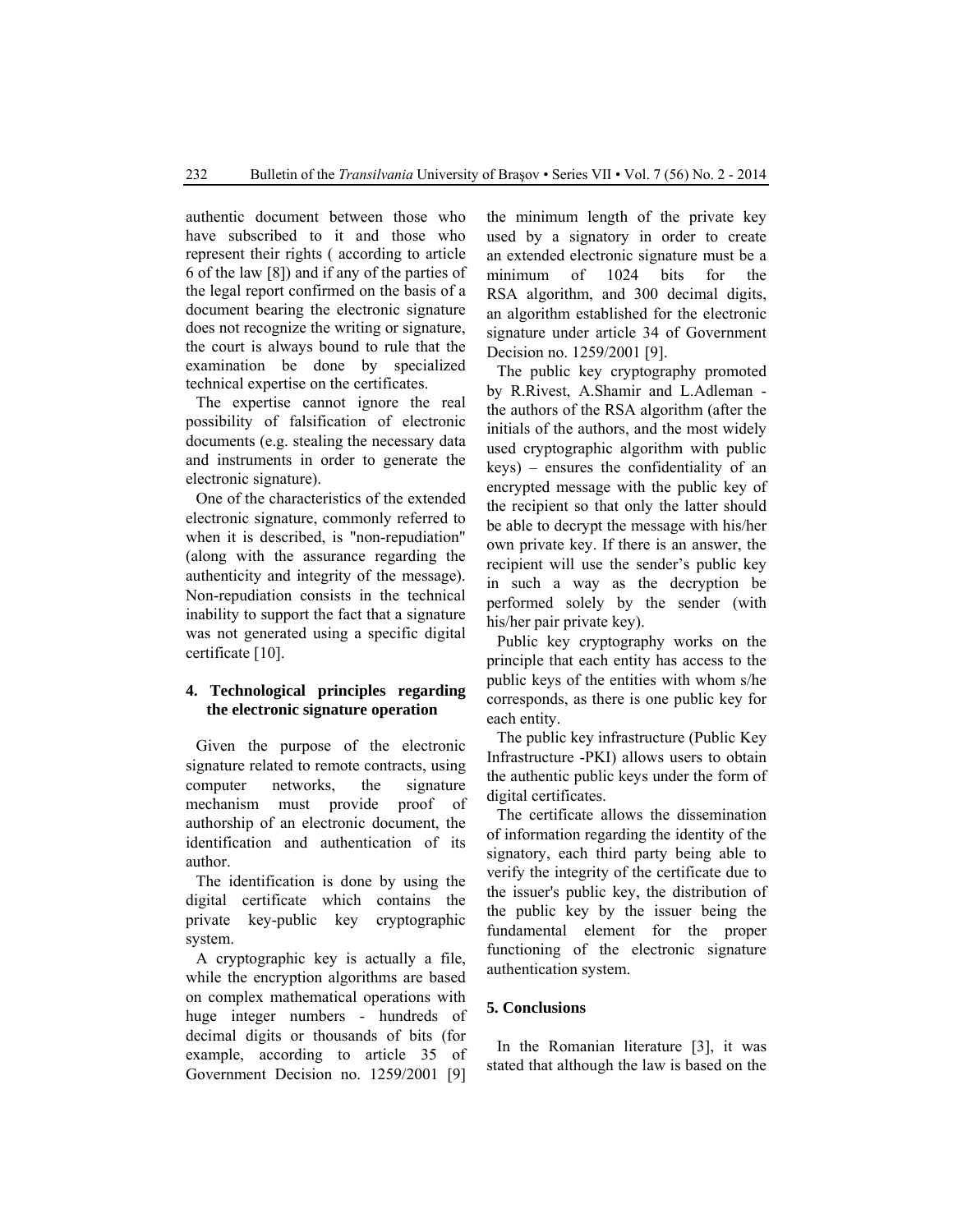principle according to which the holder of the private key is the author of the document in electronic format, it can be considered that it does not confer an absolute presumption on the identity of the signatory, as a third party in possession of the private key can sign the electronic message instead of the legitimate holder.

The legislature stated that the identity of the person is included in the qualified certificate through the secure electronic code, so that the distribution by the holder of the certificate in itself and at the same time of the public key is assimilated with the manifestation of the will that a third party be able to use that certificate in the name and on behalf of the proprietor, the latter being unable to repudiate the document to which the electronic signature is attached.

In conclusion, the fulfilment of the legal security conditions by the electronic signature, having the same role as in the case of a handwritten signature, will lead to the assimilation of the electronic document bearing the electronic signature to the document under private signature, their identical probative force being acknowledged.

There is no general definition of the handwritten signature in the Civil Code and in the Romanian Code of Civil Procedure (the only explanation assimilated to the concept of holographic is encountered in art.1041 Civil Code regarding the definition of the holographic will), the definition belonging to the doctrine and indirectly stating what its specific effects consist in.

In order for the advanced electronic signature to have the same legal effect as the handwritten signature, the security conditions must be met, for only thus the verification and authentication of the signatory's identity is ensured.

#### **Acknowledgements**

This paper is supported by the Sectorial Operational Programme Human Resources Development (SOP HRD), ID134378 financed from the European Social Fund and by the Romanian Government.

# **References**

- 1. Cărpenaru, S.D.: *Romanian Commercial Law (Drept comercial roman).* Bucharest. All Beck Publishing, 2000.
- 2. Elisei, C., Andon, A.V.: *New implications of the computerization of society on the law: Law no.455 / 2001 on electronic signature. (Noi implicaţii ale informatizării societăţii asupra dreptului: Legea nr.455/2001 privind semnătura electronică).* In: Law Journal, No.12 / 2001, p.18-29.
- 3. Savu, T.G.: *The legal consecration of the electronic signature. (Consacrarea legală a semnăturii electronice).* In: The Commercial Law Journal*,* no.7-8 / 2002. Bucharest. Lumina Lex Publishing, 2002, p.222-235.
- 4. http://www.uncitral.org/ uncitral / uncitral\_texts / electronic\_commerce / 2001Model\_signatures.html. Accessed: 25-09-2014.
- 5. http://www.uncitral.org/ pdf / english / texts/electcom/ml-elecsig-e.pdf. Accessed: 25-09-2014.
- 6. \*\*\* *Law no.365 / 2002 on electronic commerce*, published in the Official Gazette no.483 from 05.07.2002, republished in the Official Gazette no.959 from 29.11.2006.
- 7. \*\*\* *Directive 1999/93 / EC of the European Parliament and of the Council of 13.12.1999 regarding a Community framework for the electronic signatures*, published in the Official Journal of the